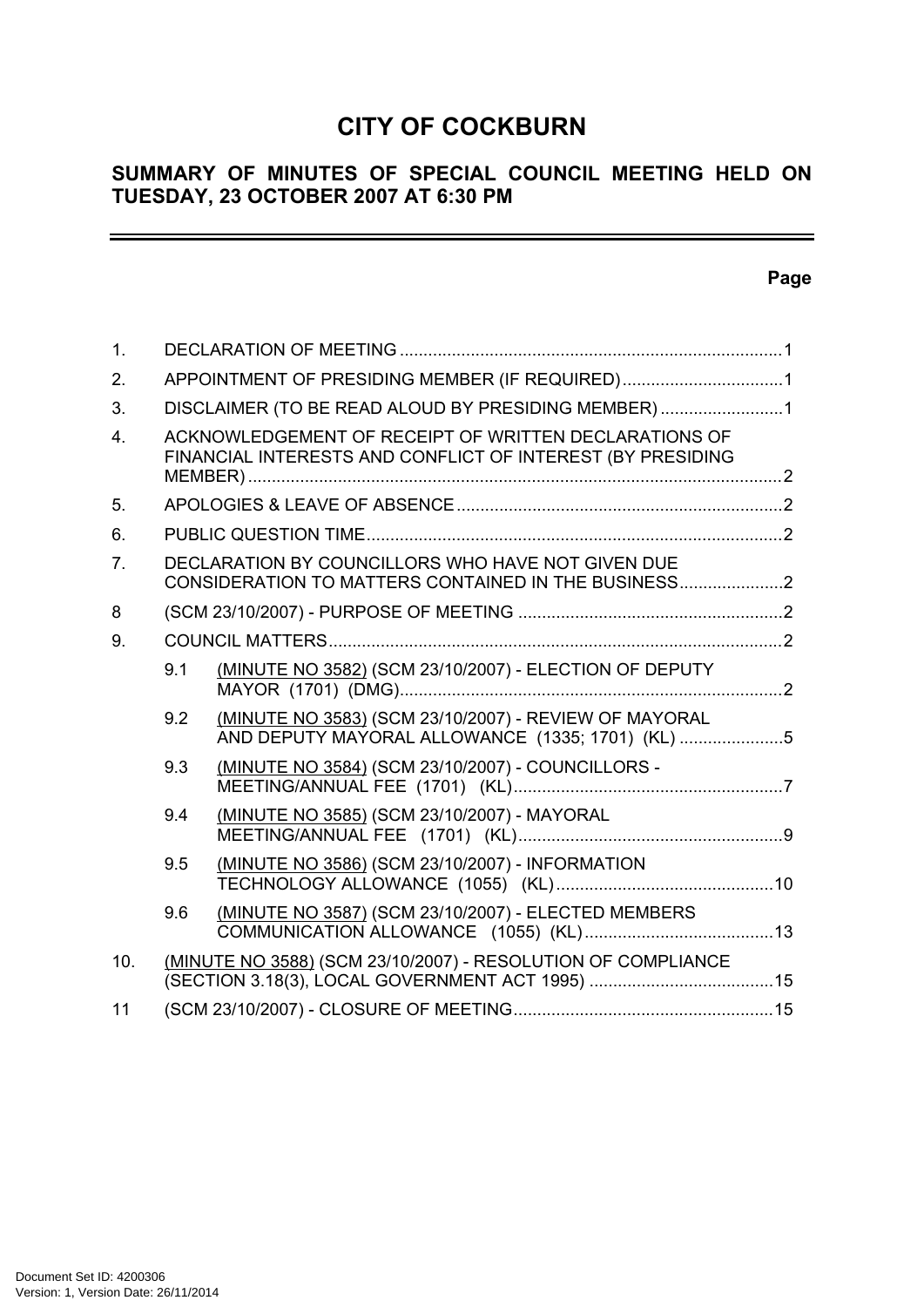Document Set ID: 4200306<br>Version: 1, Version Date: 26/11/2014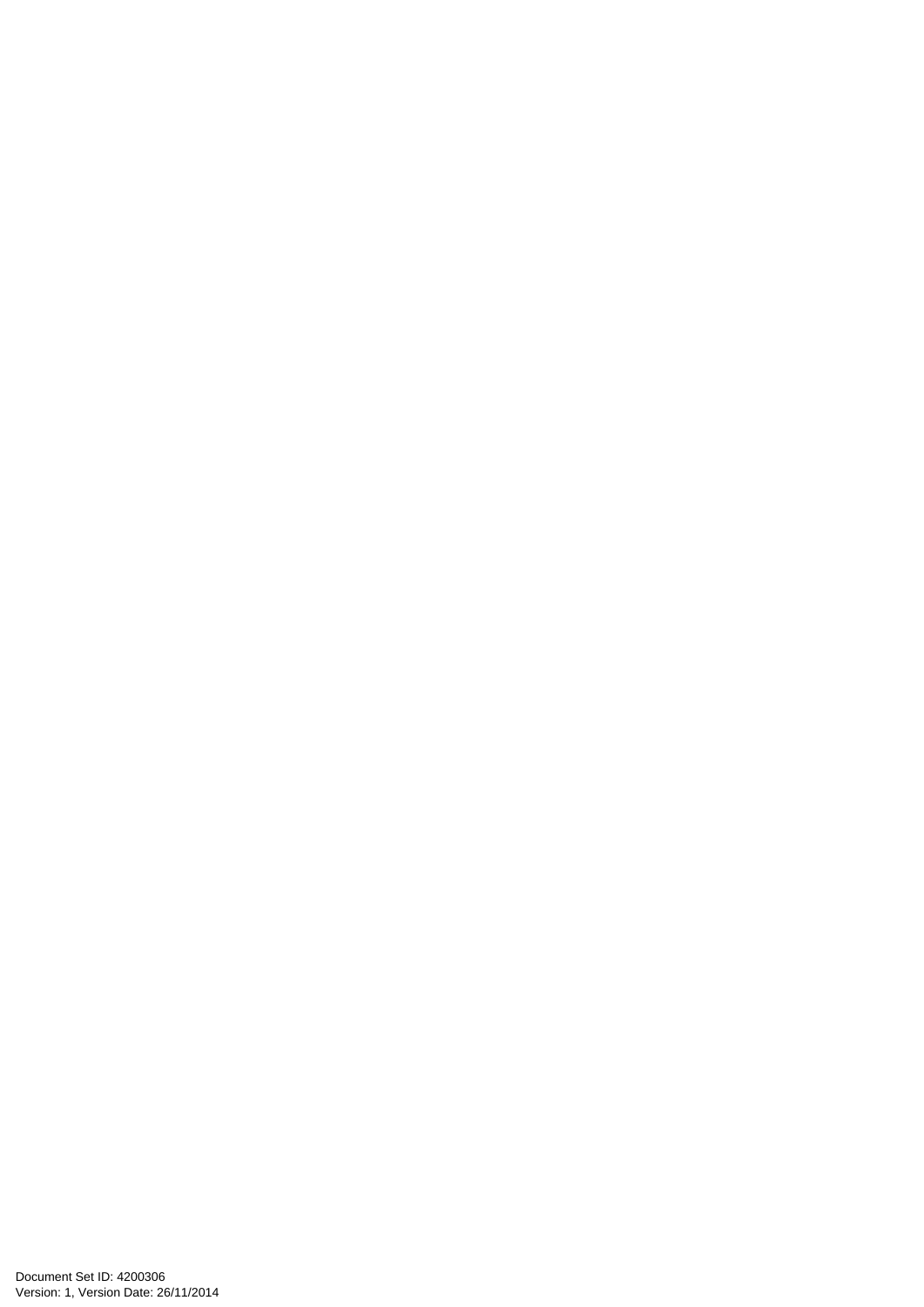# **CITY OF COCKBURN**

# **MINUTES OF SPECIAL COUNCIL MEETING HELD ON TUESDAY, 23 OCTOBER 2007 AT 6:30 PM**

#### **PRESENT:**

#### **ELECTED MEMBERS**

| Mr S Lee            | Mayor        |
|---------------------|--------------|
| Mr R Graham         | Deputy Mayor |
| <b>Ms H Attrill</b> | Councillor   |
| Mr I Whitfield      | Councillor   |
| Mr K Allen          | Councillor   |
| Mrs C Reeve-Fowkes  | Councillor   |
| Mr T Romano         | Councillor   |
| Mr J Baker          | Councillor   |
| Mrs S Limbert       | Councillor   |
| Mrs V Oliver        | Councillor   |
|                     |              |

#### **IN ATTENDANCE**

| <b>Chief Executive Officer</b>                |
|-----------------------------------------------|
| Director, Administration & Community Services |
| Director, Finance & Corporate Services        |
| Media Liaison Officer                         |
| Personal Assistance to CEO                    |
|                                               |

#### <span id="page-2-0"></span>**1. DECLARATION OF MEETING**

The Presiding Member declared the meeting open at 6.30pm.

#### <span id="page-2-1"></span>**2. APPOINTMENT OF PRESIDING MEMBER (If required)**

N/A

## <span id="page-2-2"></span>**3. DISCLAIMER (To be read aloud by Presiding Member)**

Members of the public, who attend Council Meetings, should not act immediately on anything they hear at the Meetings, without first seeking clarification of Council's position. Persons are advised to wait for written advice from the Council prior to taking action on any matter that they may have before Council.

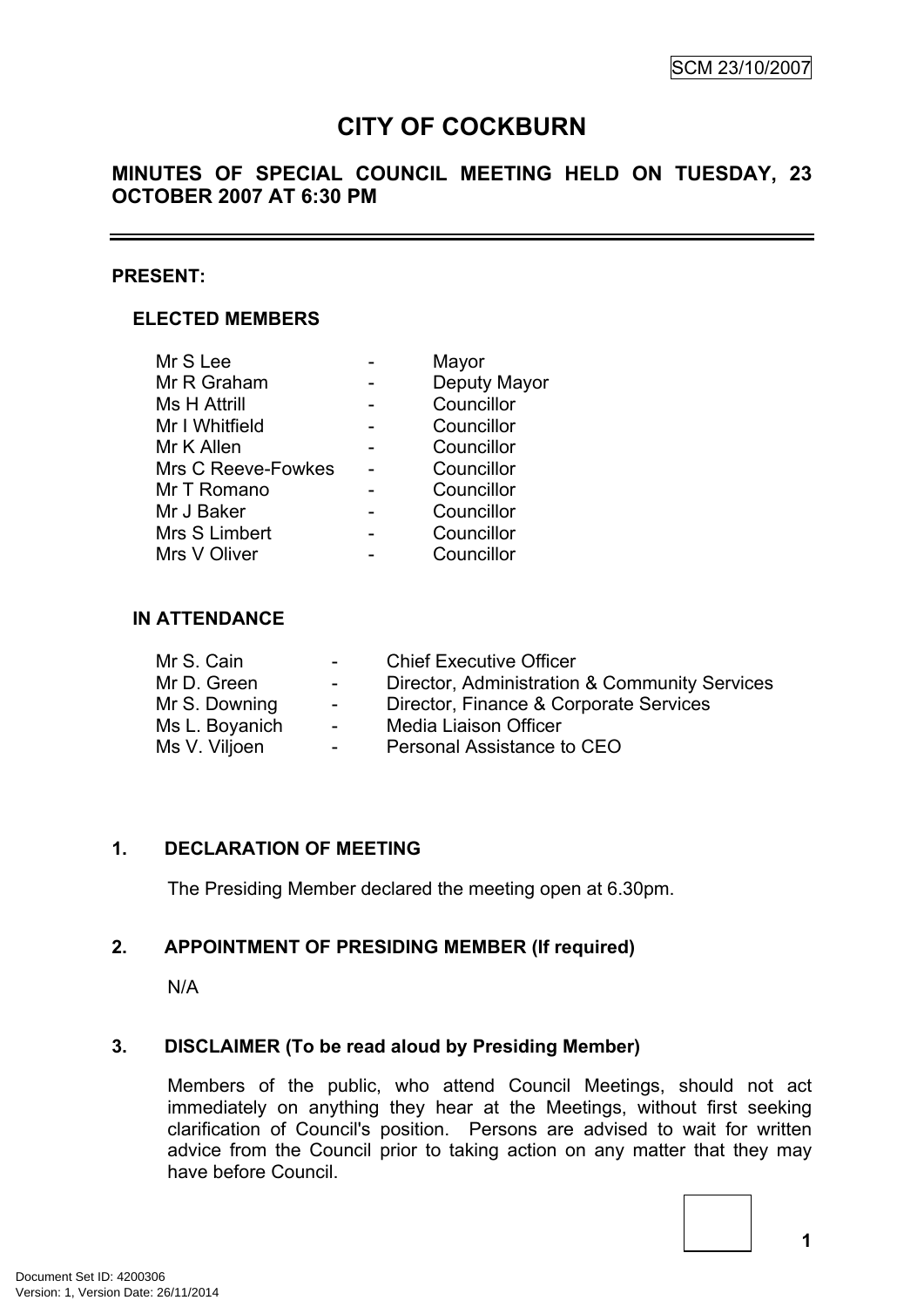## SCM 23/10/2007

#### <span id="page-3-0"></span>**4. ACKNOWLEDGEMENT OF RECEIPT OF WRITTEN DECLARATIONS OF FINANCIAL INTERESTS AND CONFLICT OF INTEREST (by Presiding Member)**

Nil

## <span id="page-3-1"></span>**5. APOLOGIES & LEAVE OF ABSENCE**

Nil

## <span id="page-3-2"></span>**6. PUBLIC QUESTION TIME**

Nil

## <span id="page-3-3"></span>**7. DECLARATION BY COUNCILLORS WHO HAVE NOT GIVEN DUE CONSIDERATION TO MATTERS CONTAINED IN THE BUSINESS**

Nil

## <span id="page-3-4"></span>**8 (SCM 23/10/2007) - PURPOSE OF MEETING**

The purpose of the meeting is to consider:

- 1. the election of the Deputy Mayor; and
- 2. Payment of Elected Members allowances, as follows:
	- Mayoral and Deputy Mayoral Allowances as per Policy SC14.
	- Meeting Attendance Fees Elected Members as per Policy SC1.
	- Elected Members Communication Allowance as per Policy SC15.
	- Elected Members Information Technology Allowance as per Policy SC32

## <span id="page-3-5"></span>**9. COUNCIL MATTERS**

## <span id="page-3-6"></span>**9.1 (MINUTE NO 3582) (SCM 23/10/2007) - ELECTION OF DEPUTY MAYOR (1701) (DMG)**

#### **RECOMMENDATION**

That Council conduct an election for the position of Deputy Mayor, pursuant to Schedule 2.3 7(1) of the Local Government Act 1995.

# **COUNCIL DECISION**

MOVED Clr S Limbert SECONDED Clr T Romano that the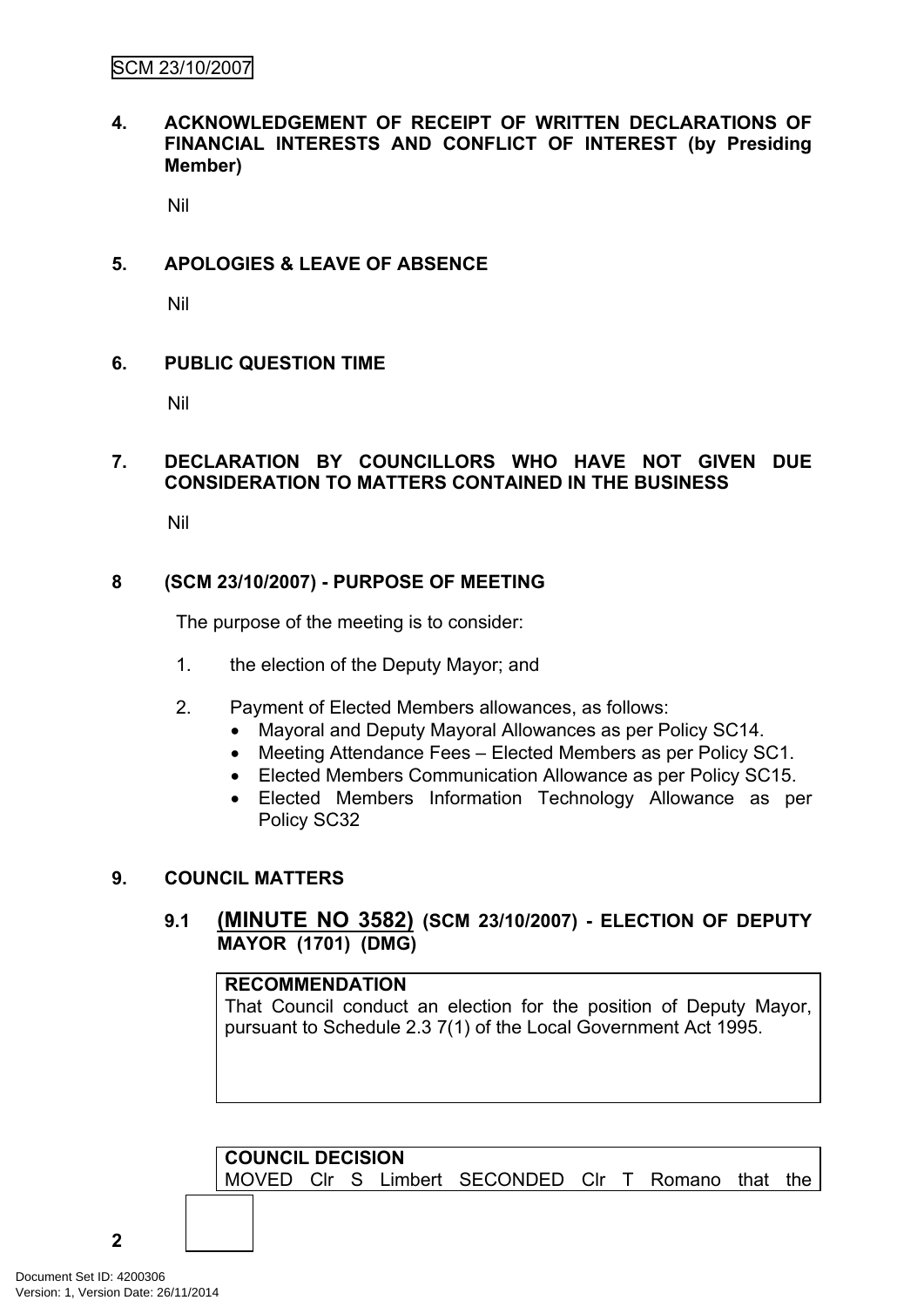recommendation be adopted.

**CARRIED 10/0**

Mayor Lee then advised that, in accordance with the provisions of the Local Government Act, he had requested that the Chief Executive Officer (CEO) conduct the election. The CEO advised that he had received written nominations for the position of Deputy Mayor from Clr Kevin Allen, Clr Sue Limbert, Clr Val Oliver and Clr Ian Whitfield.

For the purpose of adhering to the Regulations in regard to secret voting, the CEO advised that individual Elected Members would be required to cast their vote for this purpose. The CEO would provide the ballot paper for each Elected Member to complete privately, following which the ballot paper would be delivered to the Minute Clerk's desk and placed in the ballot box.

Each Elected Member then cast their vote in secret at the ballot desk and placed their ballot paper in the ballot box.

The Chief Executive Officer and the Director Administration and Community Services then counted the votes, in accordance with the voting provisions of the Act.

The Chief Executive Officer then advised the meeting that the result of the secret ballot determined that the necessary quota of 6 votes was achieved in favour of Clr Kevin Allen.

Mayor Lee declared Clr Allen elected Deputy Mayor for the period to end October 2009. Clr Allen made the Declaration for the office of Deputy Mayor in accordance with the requirements of the Local Government Act 1995.

#### **Background**

The Local Government Act 1995 (Schedule 2.3 7(1)) provides that the office of the Deputy Mayor is to be filled as the first matter dealt with after the election of Council.

#### **Submission**

N/A

**Report**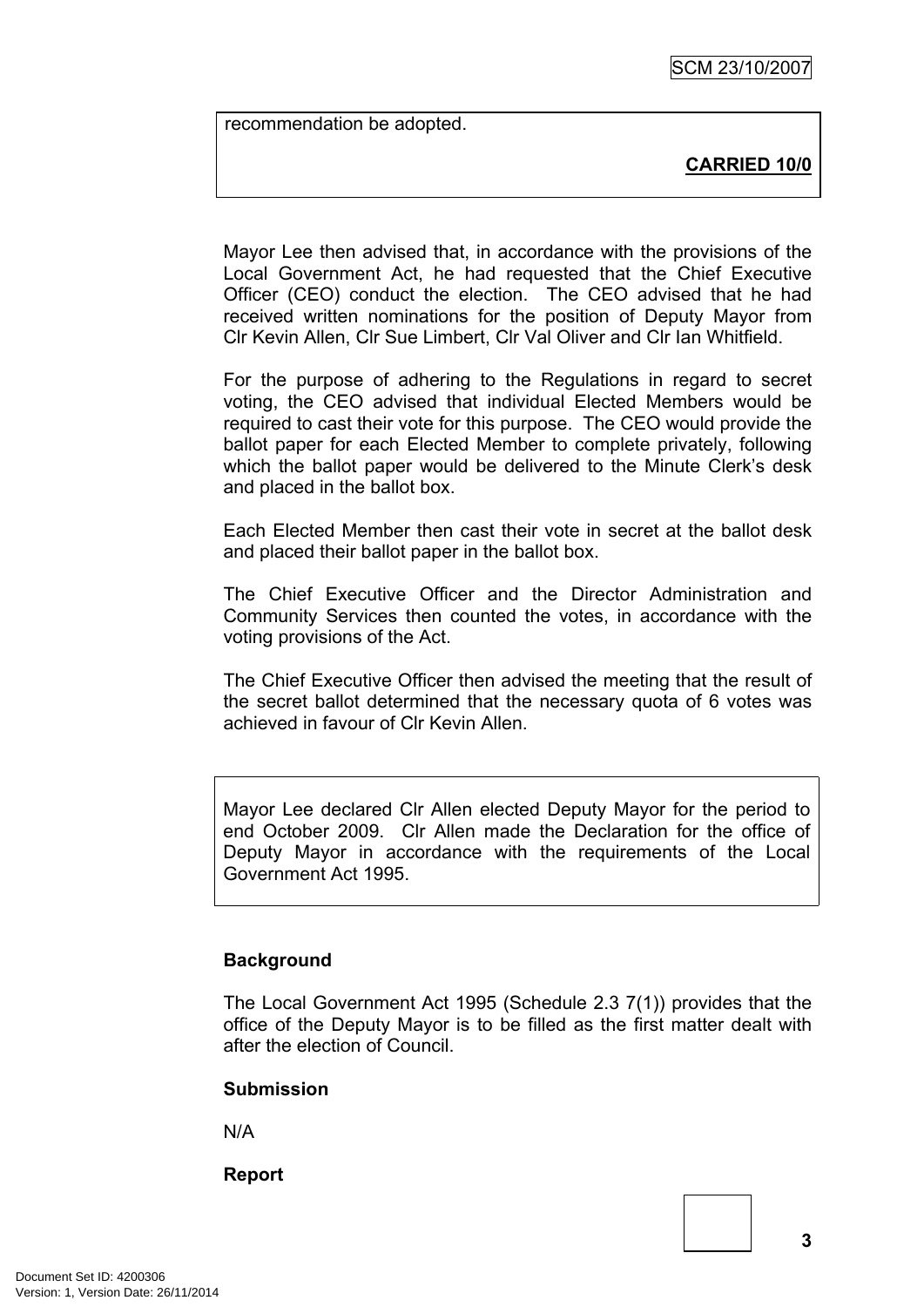The election is to be conducted in accordance with the procedure prescribed by the Mayor. The Mayor has given notice that he has appointed the Chief Executive Officer ("CEO") to conduct the election, and has informed all Councillors that they may nominate themselves for the position, in writing, prior to the meeting. The election is to be conducted in accordance with the Act.

If a Councillor is nominated by another Councillor, the person conducting the election, is not to accept the nomination unless the nominee has advised the person conducting the election (orally or in writing), that he/she is willing to be nominated for the office.

The Council Members are to vote on the matter by secret ballot as if they were voting at an election.

The votes are to be counted and the successful candidate is the candidate who receives the greater or greatest number of votes in accordance with Schedule 4.1, Division 2 of the Local Government Act 1905.

If a Deputy Mayor is not elected due to an equity of votes, that count is to be discontinued and not more than seven (7) days later, a Special Meeting of Council is to be held.

Any nominations may be withdrawn and further nominations may be made before or when the Special Meeting is held.

If, at the Special Meeting, an equal number of votes exist after the count, the person conducting the election is to draw lots to determine which candidate is to be declared the Deputy Mayor.

The appointment will be in place for two years, until October 2009.

The person elected by Council as Deputy Mayor, has to make a declaration on the prescribed form before acting in the office.

The Declaration is to be made in the presence of an authorised person before whom a statutory declaration may be made, pursuant to Schedule 2 of the Oaths, Affidavits and Statutory Declarations Act, 2005.

#### **Strategic Plan/Policy Implications**

#### *Governance Excellence*

*• To conduct Council business in open public forums and to manage Council affairs by employing publicly accountable practices.*

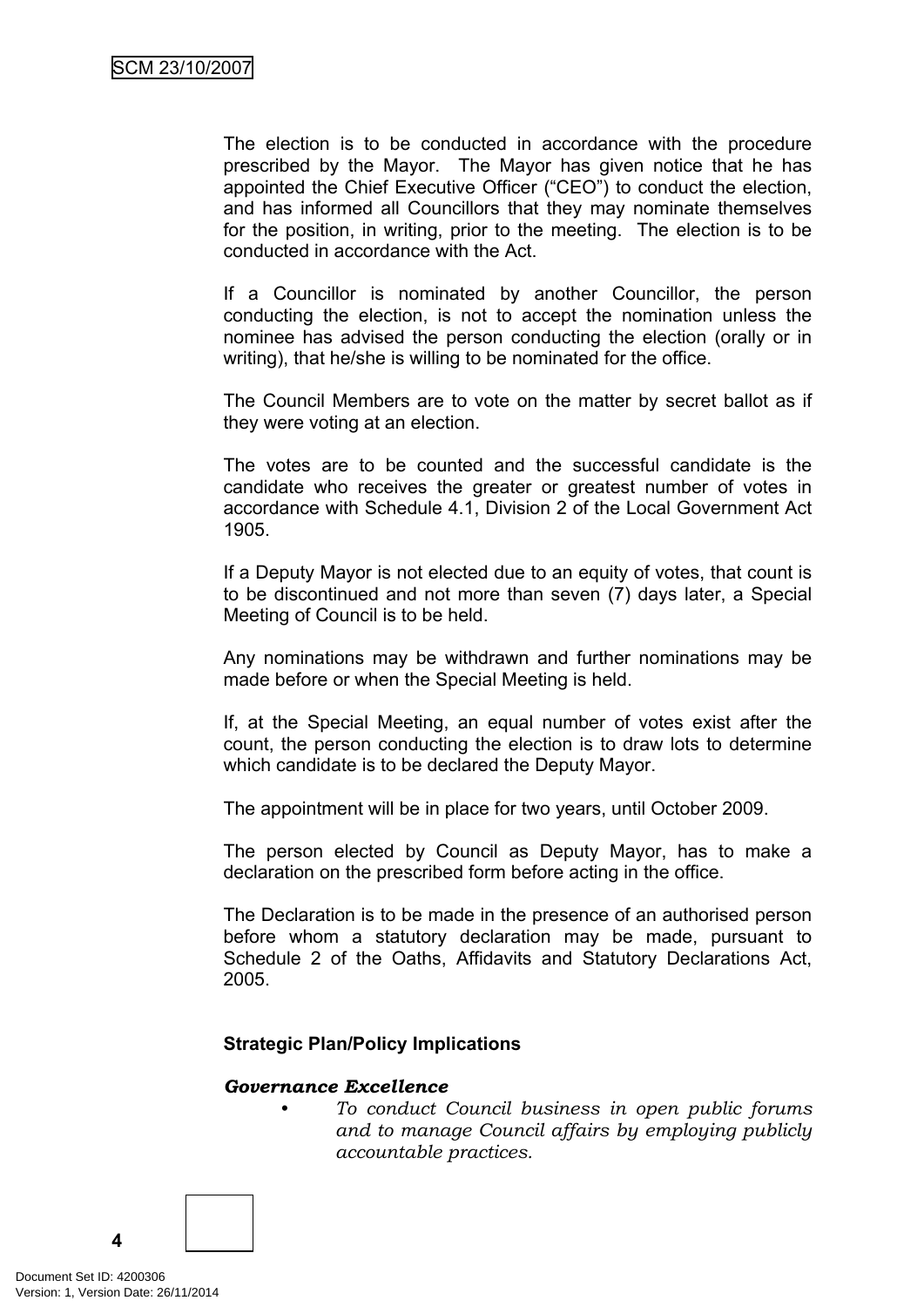## **Budget/Financial Implications**

Council may provide a Deputy Mayor's Allowance.

# **Legal Implications**

Schedule 2.3.7(1) and Schedule 4.1 Division 2 of the Local Government Act, 1995 refer.

## **Community Consultation**

Nil.

## **Attachment(s)**

Nil.

## **Advice to Proponent(s)/Submissioners**

Nil.

**Implications of Section 3.18(3) Local Government Act, 1995**

Nil.

## <span id="page-6-0"></span>**9.2 (MINUTE NO 3583) (SCM 23/10/2007) - REVIEW OF MAYORAL AND DEPUTY MAYORAL ALLOWANCE (1335; 1701) (KL)**

# **RECOMMENDATION**

That Council:

- (1) set the Mayoral Allowance of \$60,000 per year, payable monthly in arrears; and
- (2) set the Deputy Mayoral Allowance of \$8,000 per year, payable monthly in arrears.

# **TO BE CARRIED BY AN ABSOLUTE MAJORITY OF COUNCIL**

## **COUNCIL DECISION**

MOVED Clr S Limbert SECONDED Clr K Allen that the recommendation be adopted.

# **CARRIED BY ABSOLUTE MAJORITY OF COUNCIL 10/0**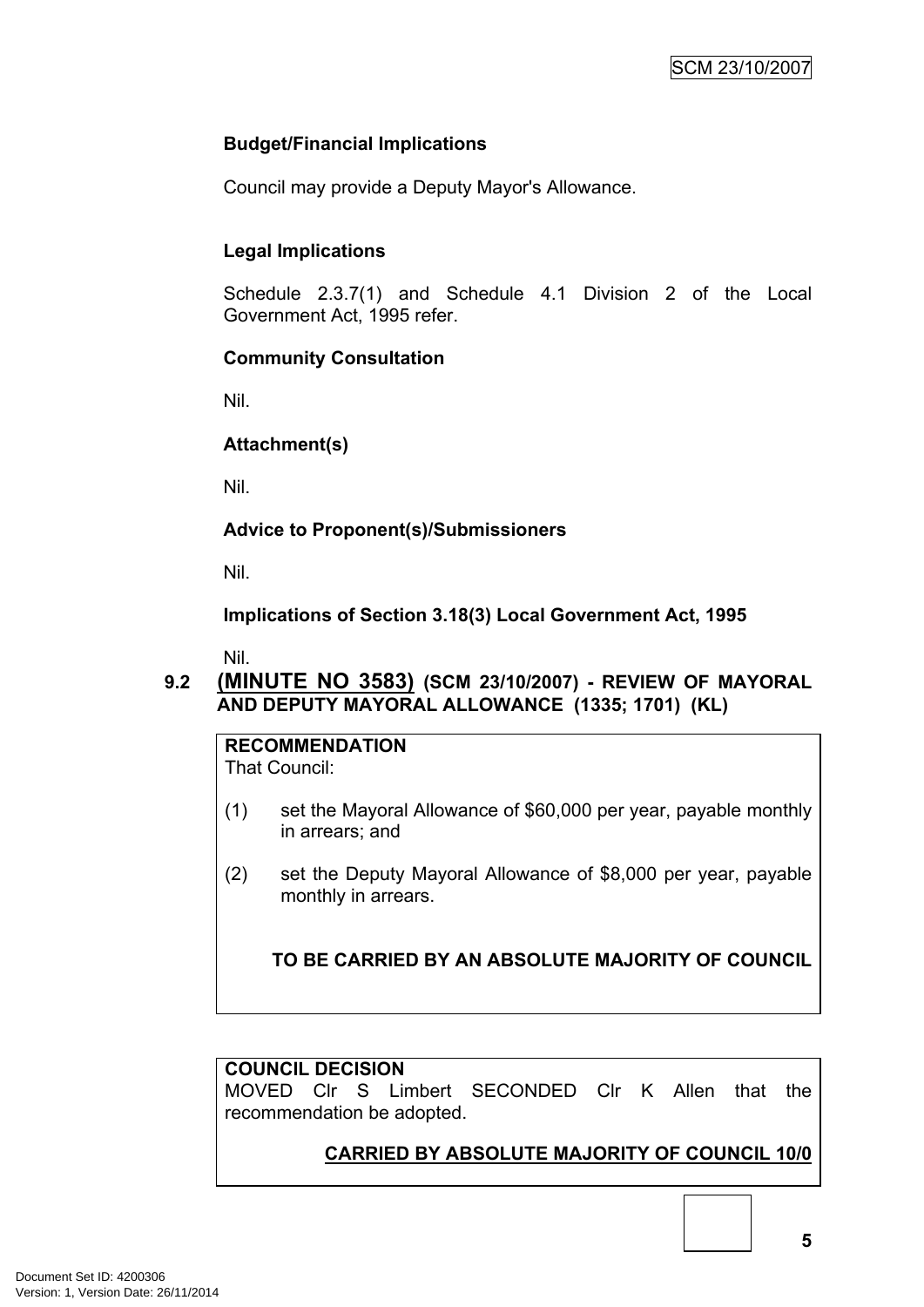## **Background**

Policy SC14 – "Mayoral and Deputy Mayoral Allowance" states that:

*In accordance with the provisions of Section 5.98(5) and 5.98A(1) of the Local Government Act, an "allowance" determined by Council at a meeting following the Elections each ordinary election year, shall be paid to the Mayor and Deputy Mayor payable in arrears each month.*

#### **Submission**

N/A

#### **Report**

In May 2005 Council decided that the Mayoral Allowance should remain at \$60,000, payable monthly in arrears. This is the maximum amount allowed under the provisions of the Local Government Act 1995. There have been no recent amendments to the Local Government (Administration) Regulations 1996 to provide for any change to this amount.

Council Policy SC14, states that this allowance should be paid as a reimbursement of the time commitment to the position by the Mayor of the day.

As there are no known changes to the circumstance under which the allowance is provided, it is proposed that the Mayoral allowance remain at \$60,000.

In May 2005, Council decided that the Deputy Mayoral Allowance would remain at \$8,000 per year, paid monthly in arrears.

Council Policy SC14 states, that this allowance should be paid as a reimbursement of the time commitment to the position by the Mayor of the day.

As there are no known changes to the circumstance under which the allowance is provided, it is proposed that the Mayoral allowance remain at \$60,000 and the Deputy Mayoral allowance remain at \$8,000.

#### **Strategic Plan/Policy Implications**

Council Policy SC14 - "Mayoral and Deputy Mayoral Allowance" and Local Government (Administration) Regulations 1996 refers.

#### *Governance Excellence*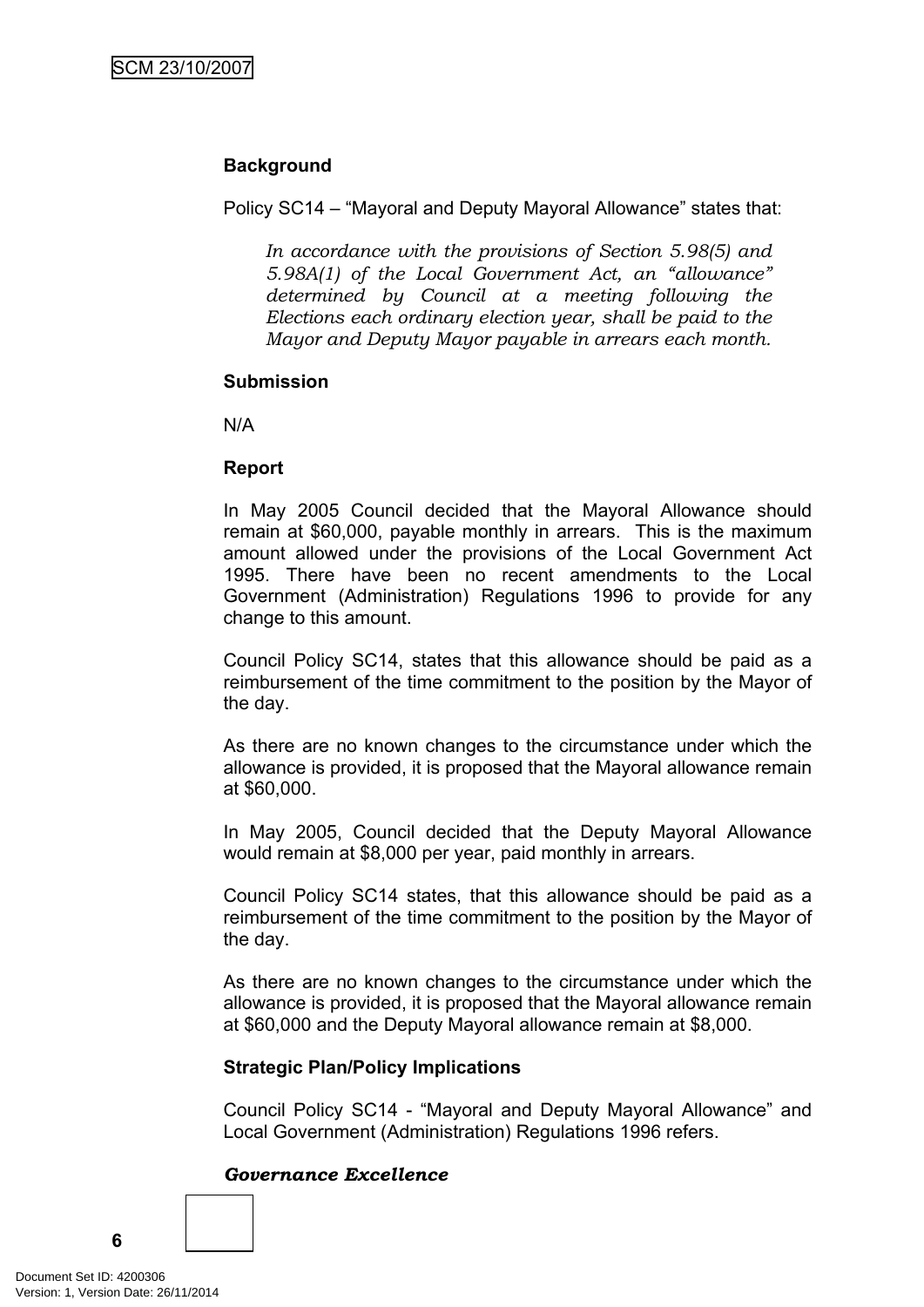*• To conduct Council business in open public forums and to manage Council affairs by employing publicly accountable practices*

## **Budget/Financial Implications**

Funds are provided in the Council Budget for these payments. GL 110-6812 (Mayoral Allowance) GL 110-6822 (Deputy Mayoral Allowance)

## **Legal Implications**

Local Government Regulations (Administration) 1996 are relevant.

## **Community Consultation**

N/A

**Attachment(s)**

N/A

**Advice to Proponent(s)/Applicant**

N/A

**Implications of Section 3.18(3) Local Government Act, 1995**

Nil.

## <span id="page-8-0"></span>**9.3 (MINUTE NO 3584) (SCM 23/10/2007) - COUNCILLORS - MEETING/ANNUAL FEE (1701) (KL)**

## **RECOMMENDATION**

That Council pay an Annual Fee to Councillors, in-lieu of a meeting fee, of \$7,000 Per annum payable monthly in arrears.

# **TO BE CARRIED BY AN ABSOLUTE MAJORITY OF COUNCIL**

# **COUNCIL DECISION**

MOVED Clr S Limbert SECONDED Clr H Attrill that the recommendation be adopted.

# **CARRIED BY ABSOLUTE MAJORITY OF COUNCIL 10/0**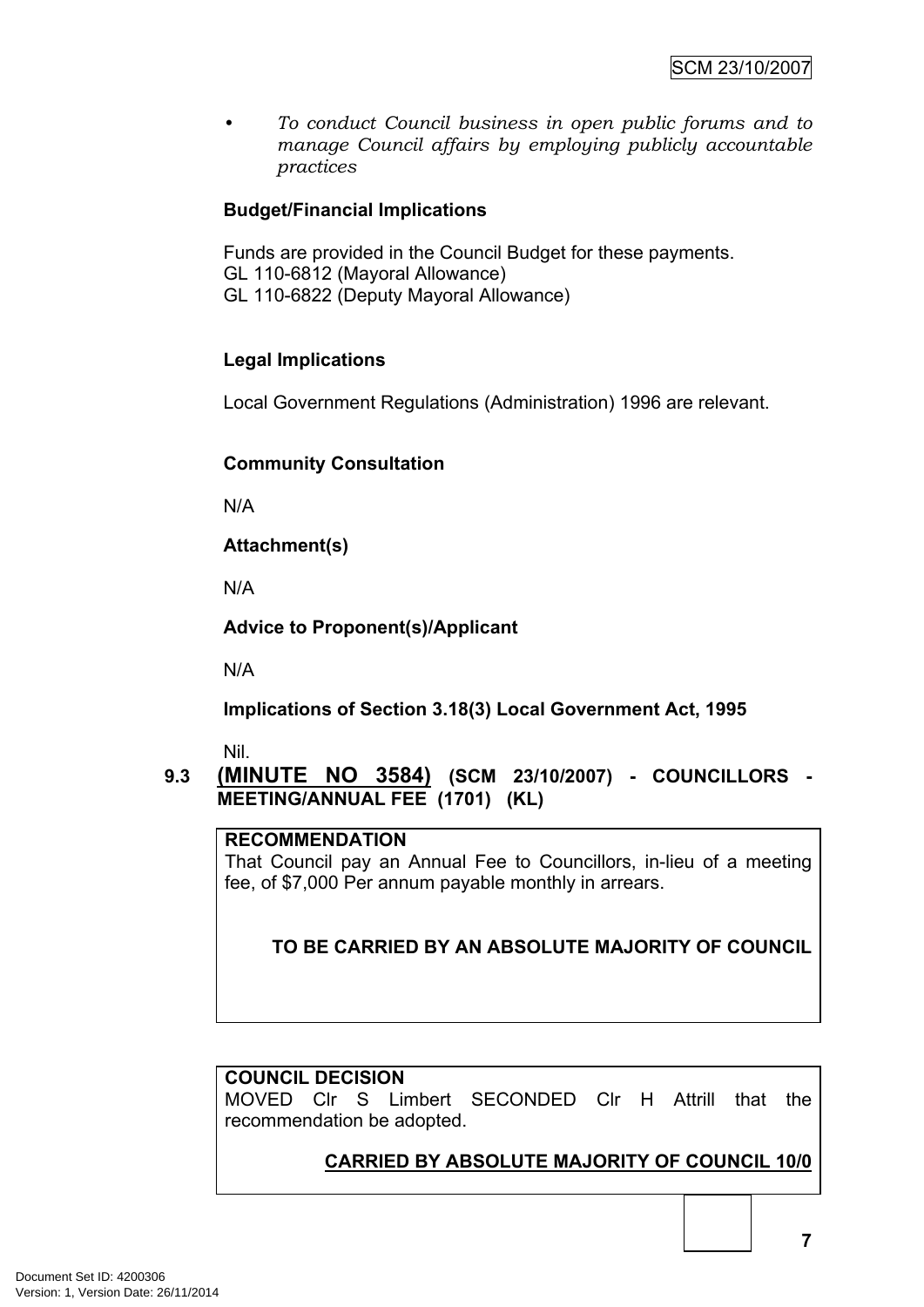## **Background**

The Local Government Act 1995 provides that the Council may pay to Elected Members, a meeting fee or an annual amount.

#### **Submission**

N/A

## **Report**

Council Policy SC1 – *Meeting Attendance Fees* provides for Elected Members to be paid the maximum annual fee prescribed by the Local Government (Administration) Regulations 1996 (WA) (as amended) inlieu of fees for attending meetings.

The Regulations were amended on 31 March 2005 and increased the maximum annual meeting attendance fee for an Elected Member to \$7,000 per year.

For voting purposes, Elected Members do not have a financial interest in the decision.

Elected Members affected by this item are Councillors only, as the Mayor's Meeting Fee is the subject of a separate Council resolution.

#### **Strategic Plan/Policy Implications**

Council Policy SC1 – *Meeting Attendance Fees – Elected Members*.

#### *Governance Excellence*

*• To conduct Council business in open public forums and to manage Council affairs by employing publicly accountable practices*

#### **Budget/Financial Implications**

Funds are provided in the Council Budget for these payments GL 110-6247 (Councillor meeting allowances)

#### **Legal Implications**

Local Government Regulations (Administration) 1996 are relevant.

#### **Community Consultation**

N/A

## **Attachment(s)**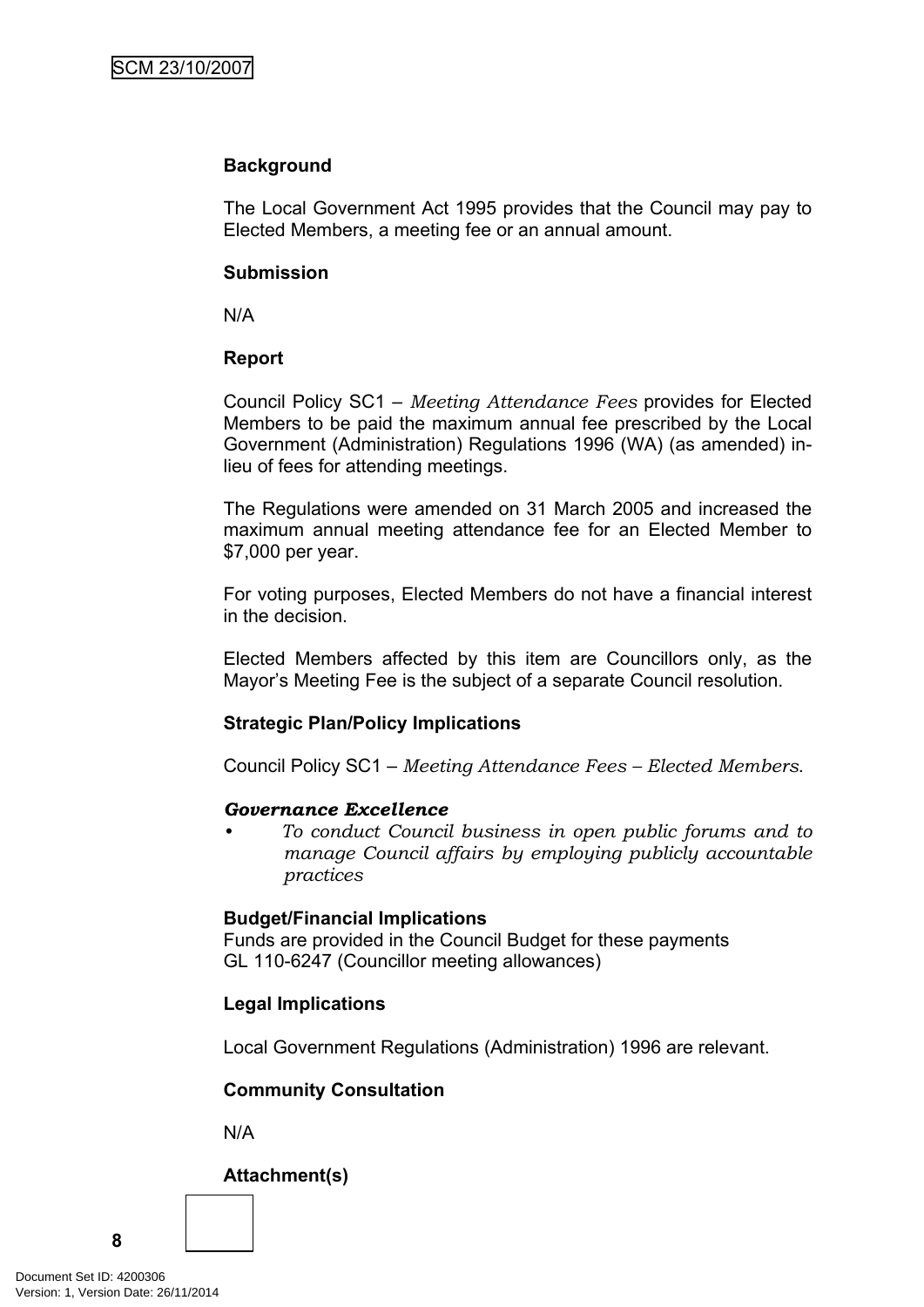N/A

# **Advice to Proponent(s)/Applicant**

N/A

## **Implications of Section 3.18(3) Local Government Act, 1995**

Nil.

## <span id="page-10-0"></span>**9.4 (MINUTE NO 3585) (SCM 23/10/2007) - MAYORAL MEETING/ANNUAL FEE (1701) (KL)**

## **RECOMMENDATION**

That Council pay an annual Fee to the Mayor, in-lieu of a meeting fee of \$14,000 pa., payable monthly in arrears.

## **TO BE CARRIED BY AN ABSOLUTE MAJORITY OF COUNCIL**

## **COUNCIL DECISION**

MOVED Clr S Limbert SECONDED Clr I Whitfield that the recommendation be adopted.

# **CARRIED BY ABSOLUTE MAJORITY OF COUNCIL 10/0**

## **Background**

The Local Government Act 1995 provides that Council may pay to the Mayor, a meeting fee or an annual amount.

#### **Submission**

N/A

#### **Report**

Council Policy SC1 – *Meeting Attendance Fees* provides for Elected members to be paid the maximum annual fee prescribed by the Local Government (Administration) Regulations 1996 (WA) (as amended) inlieu of fees for attending meetings.

The Regulations were amended on 31 March 2005 and increased the maximum annual meeting attendance fee for an Elected Member other than the Mayor to \$14,000 per year.

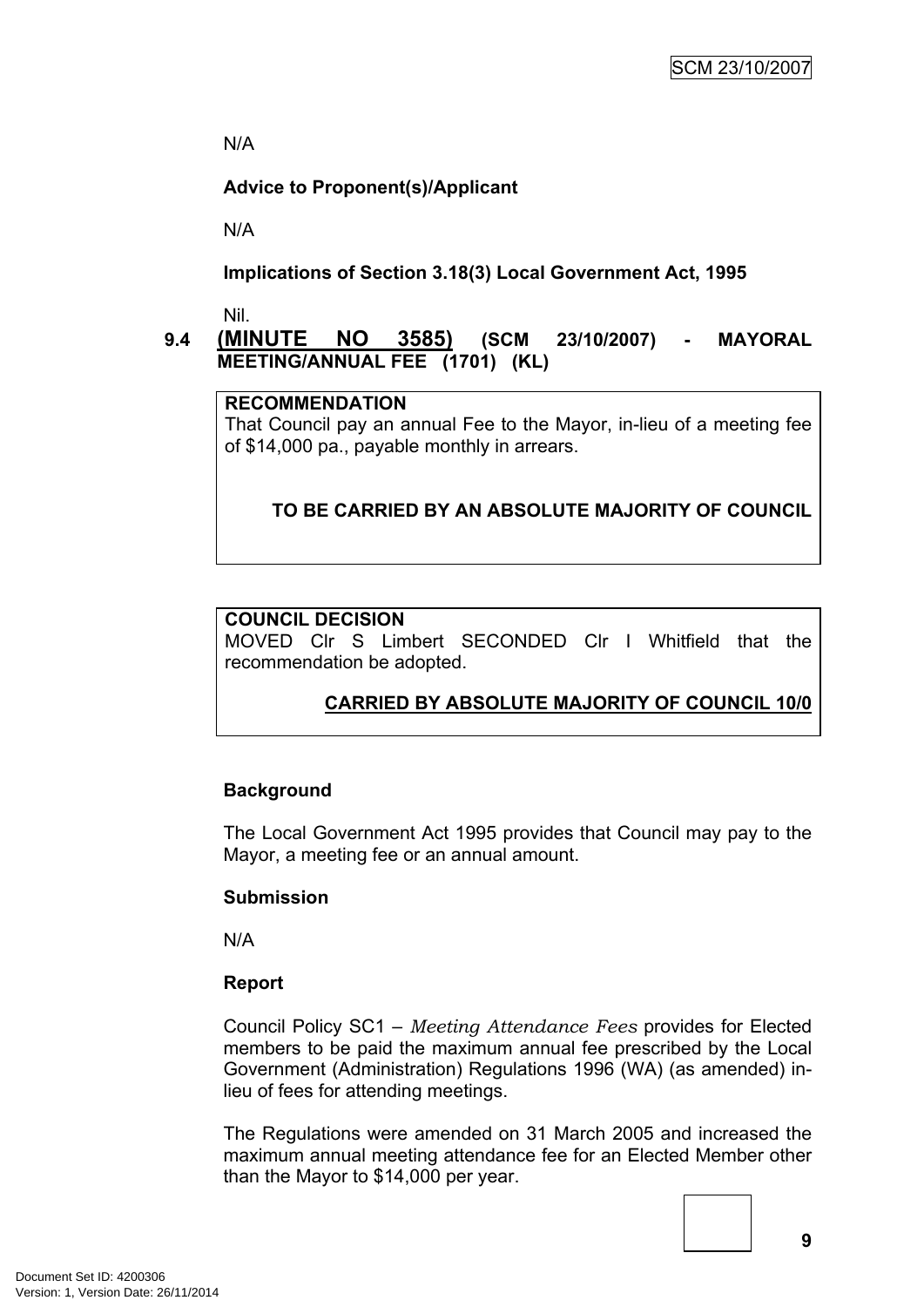For voting purposes, Elected Members do not have a financial interest in the decision.

## **Strategic Plan/Policy Implications**

Council Policy SC1 – Meeting Attendance Fees - Elected Members.

#### *Governance Excellence*

*• To conduct Council business in open public forums and to manage Council affairs by employing publicly accountable practices*

#### **Budget/Financial Implications**

Funds are provided in the Council Budget for these payments GL 110-6247 (Councillor meeting allowances)

#### **Legal Implications**

Local Government Regulations (Administration) 1996 are relevant.

#### **Community Consultation**

N/A

#### **Attachment(s)**

N/A

#### **Advice to Proponent(s)/Applicant**

N/A

**Implications of Section 3.18(3) Local Government Act, 1995**

Nil.

## <span id="page-11-0"></span>**9.5 (MINUTE NO 3586) (SCM 23/10/2007) - INFORMATION TECHNOLOGY ALLOWANCE (1055) (KL)**

#### **RECOMMENDATION**

That Council pay an Information Technology Allowance of \$1000 per year, payable in advance, to those Elected Members opting not to be provided with Council issued Information Technology items.

#### **TO BE CARRIED BY AN ABSOLUTE MAJORITY OF COUNCIL**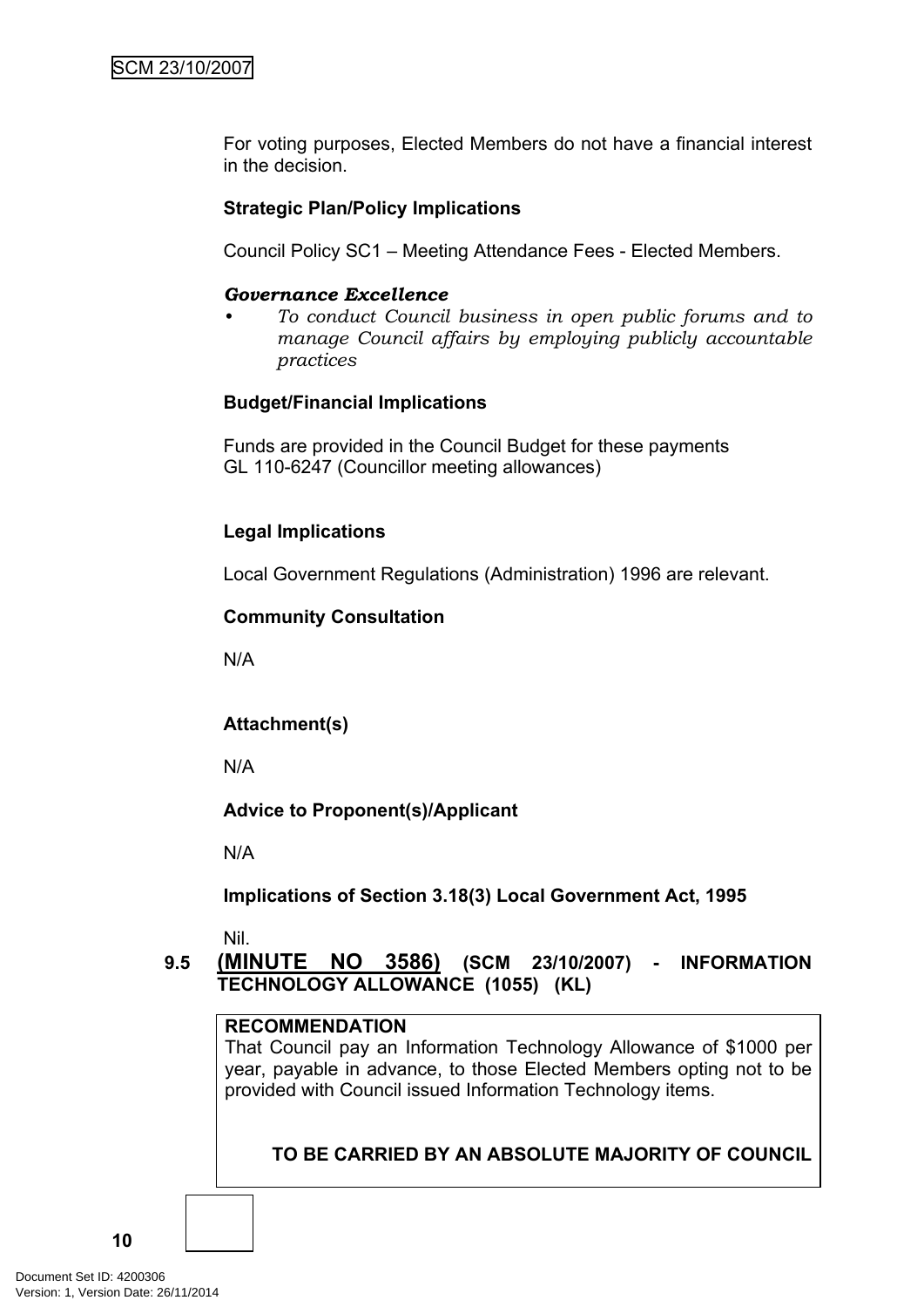## **COUNCIL DECISION**

MOVED Clr K Allen SECONDED Clr C Reeve-Fowkes that Council pay an Information Technology Allowance of \$1000 per year, payable in advance, to those Elected Members opting not to be provided with Council issued Information Technology items as per Council Policy SC32.

# **CARRIED BY ABSOLUTE MAJORITY OF COUNCIL 10/0**

## **Reason for Decision**

Elected Members may opt to be provided with some items of Information Technology, therefore being eligible for the allowance on a pro-rata basis.

## **Background**

The Local Government Act 1995 provides that the Council may pay to Elected Members, an allowance in lieu of reimbursement of Information Technology Expenses.

#### **Submission**

N/A.

## **Report**

Policy SC 32 – *Elected Members Information Technology Allowance* states that:

- 1. Elected Members may be provided by Council with the following information technology items for use in their duties as an Elected Member:
	- Laptop or desktop computer with monitor
	- Appropriate software
	- Printer/scanner/photocopier unit
	- Broadband Internet Access and router
	- Minor associated items such as ink cartridges
- 2. These items will be supplied in-lieu of payment of an Information Technology Allowance as provided for under Section 34A of the Local Government (Administration) Regulations 1996.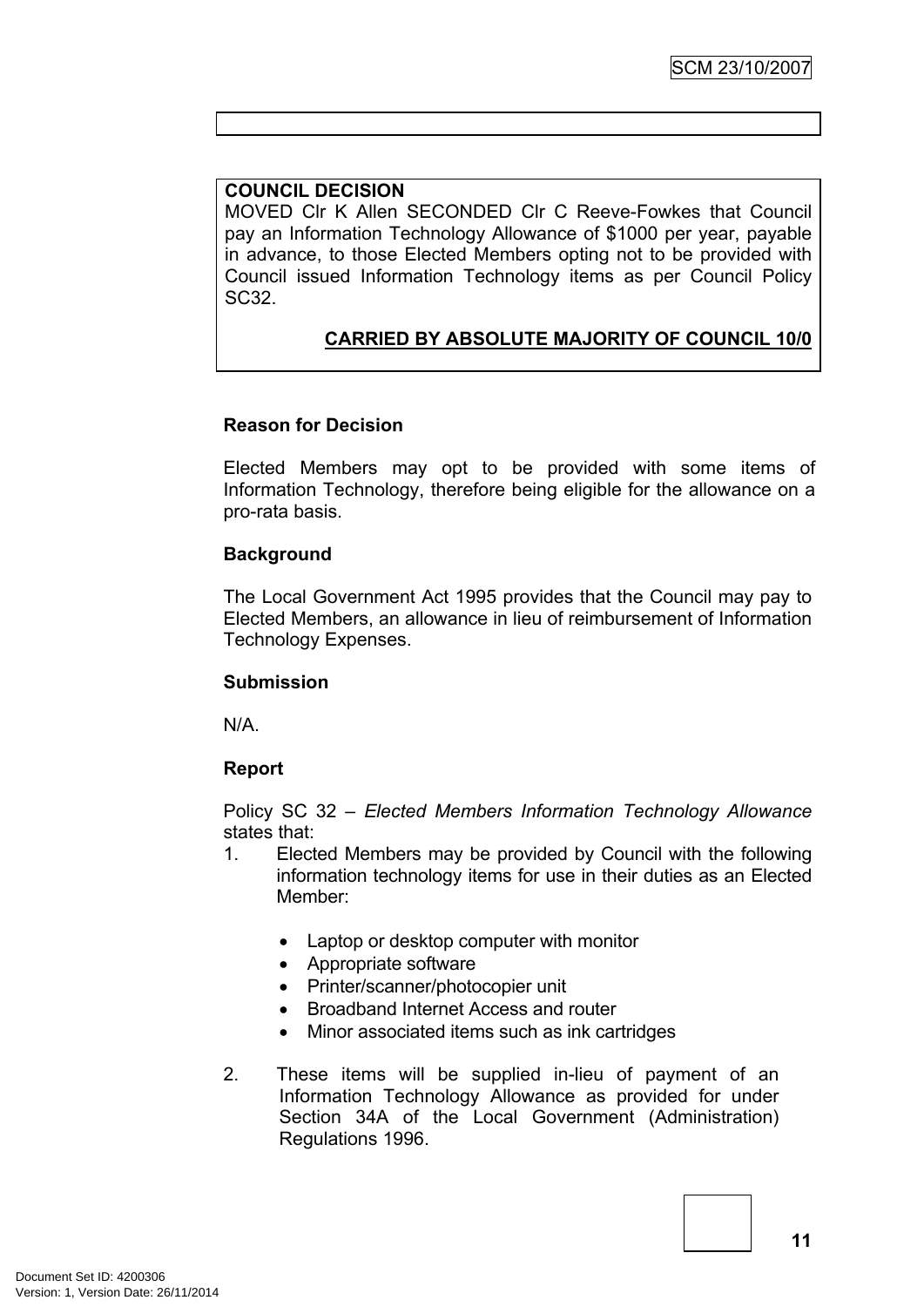- 3. Should Elected Members opt not to receive all items currently supplied then they may be paid an Information Technology Allowance equivalent to the value of the items not required of up to the maximum allowance provided for under Section 34AA of the Local Government (Administration) Regulations 1996.
- 4. Should Elected Members opt not to be provided with all items listed in Clause 1, they will be provided with a Council email address, which is to forward email to a personal email address and also be accessible via Microsoft Office Outlook Web Access.

In July 2005 Council decided that:

*The Local Government (Administration) Regulations were amended on 31 March 2005 to include provision for payment of an Information Technology Allowance to a maximum of \$1,000 p.a. to Elected Members to cover information technology expenses incurred.*

For voting purposes, Elected Members do not have a financial interest in the decision

## **Strategic Plan/Policy Implications**

Council Policy SC32 – Elected Members Information Technology Allowance.

#### *Governance Excellence*

*• To conduct Council business in open public forums and to manage Council affairs by employing publicly accountable practices*

## **Budget/Financial Implications**

Funds are provided in the Council Budget for these payments GL 110-6246 (Councillor Communication expenses)

## **Legal Implications**

N/A

**Community Consultation**

N/A

## **Attachment(s)**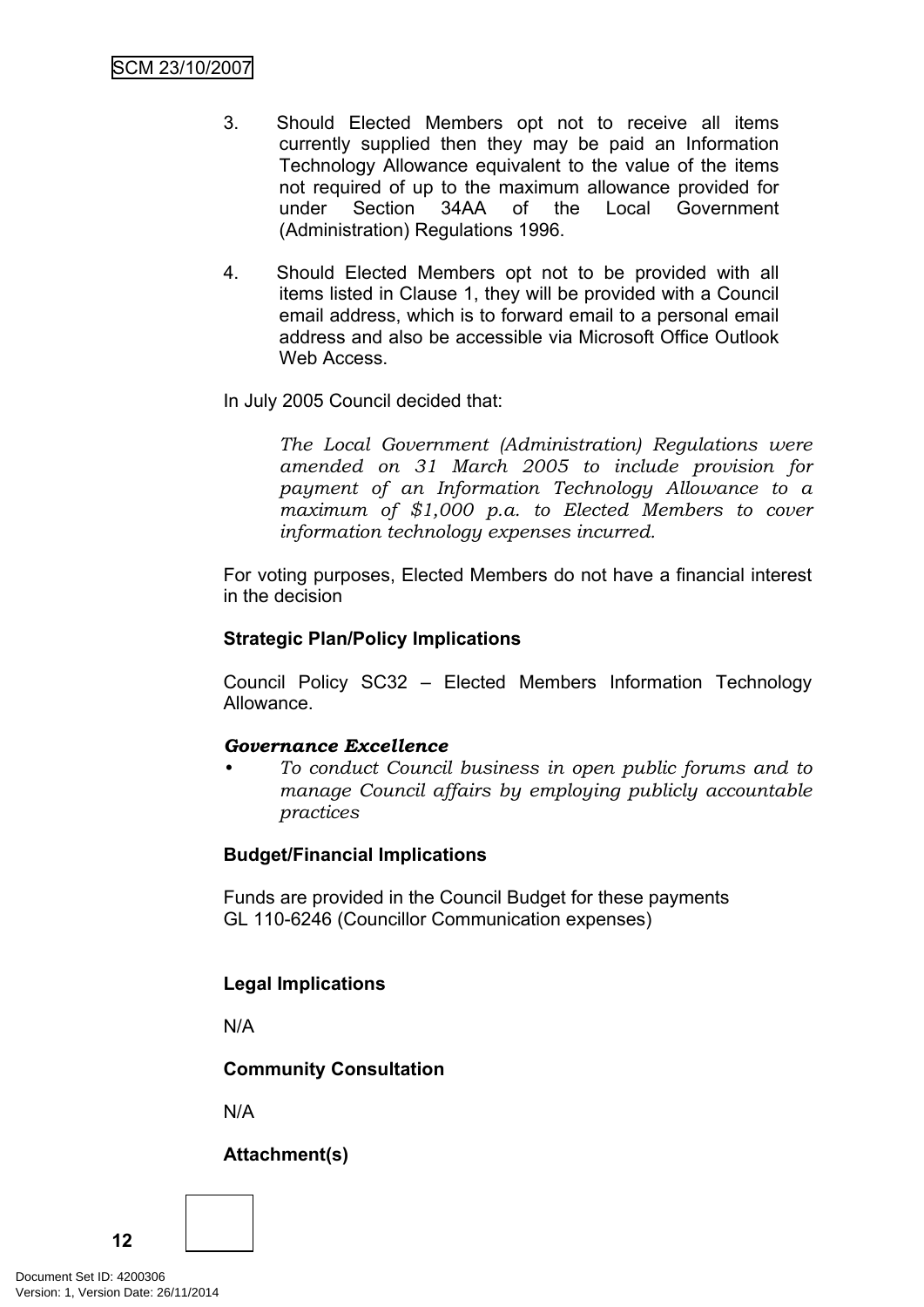N/A

# **Advice to Proponent(s)/Applicant**

N/A

**Implications of Section 3.18(3) Local Government Act, 1995**

Nil.

## <span id="page-14-0"></span>**9.6 (MINUTE NO 3587) (SCM 23/10/2007) - ELECTED MEMBERS COMMUNICATION ALLOWANCE (1055) (KL)**

## **RECOMMENDATION**

That Council pay a Communications Allowance of \$2400 per year, payable in advance.

**TO BE CARRIED BY AN ABSOLUTE MAJORITY OF COUNCIL**

## **COUNCIL DECISION**

MOVED Clr I Whitfield SECONDED Clr S Limbert that the recommendation be adopted.

# **CARRIED BY ABSOLUTE MAJORITY OF COUNCIL 10/0**

## **Background**

The Local Government Act 1995 (Section 5.99A) provides for payments of an annual allowance instead of reimbursing Elected Members for particular types of expenses.

## **Submission**

N/A

## **Report**

Policy SC 15 – *Elected Members Communication Allowance* states that:

1. The Elected Members will be paid an annual amount at the rate of the maximum total annual allowance prescribed by S.34A of the Local Government (Administration) Regulations 1996 (as amended) to cover the following communication expenses:-

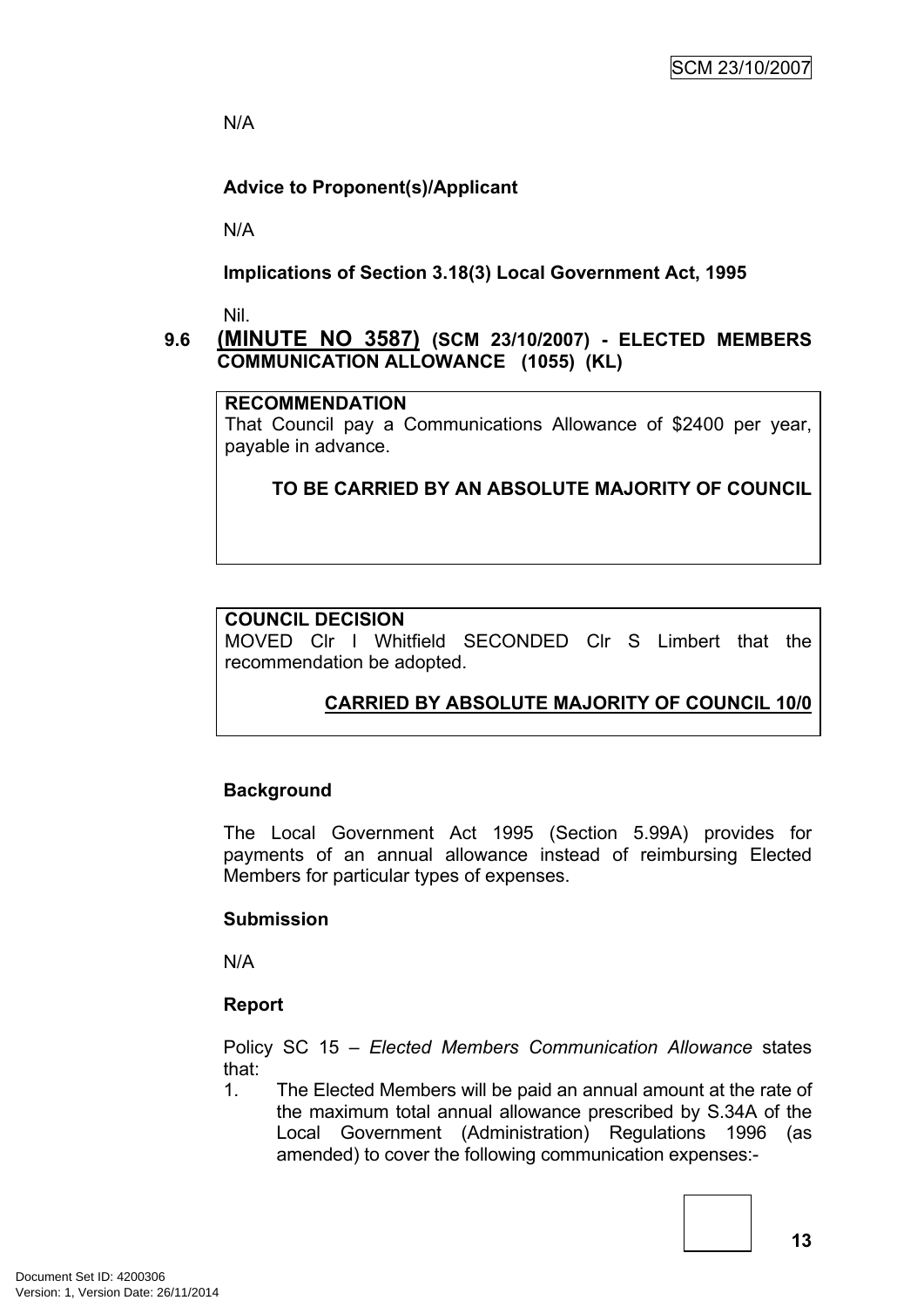- (a) telephone rental at the Members' private residences;
- (b) Telephone line rental in respect of answering/fax machines installed at the Mayor's and Members' private residences;
- (c) Council related charges for telephone calls made from telephones located at the Members' residences; and
- (d) Mobile telephone rental and call charge plans.
- 2. Prior to receiving the communications allowance each year, and on a standard form, Elected Members must provide the following contact details to Council's Customer Services Unit for advertising in appropriate Council related publications:
	- (a) Landline telephone number;
	- (b) Mobile telephone number; and
	- (c) Facsimile number
- 3. Council will pay the allowance annually in advance, calculated from each ordinary election and the full amount will be provided for in each annual budget.
- 4. That Elected Members are to be paid the maximum amount that was allowed to be paid for the entire period.

Regulation 34A states that the maximum allowance that can be paid is \$2400. For voting purposes, Elected Members do not have a financial interest in the decision

#### **Strategic Plan/Policy Implications**

Council Policy SC15 – Elected Members Communication Allowance.

#### *Governance Excellence*

*• To conduct Council business in open public forums and to manage Council affairs by employing publicly accountable practices*

#### **Budget/Financial Implications**

Funds are provided in the Council Budget for these payments GL 110-6246 (Councillor Communication expenses)

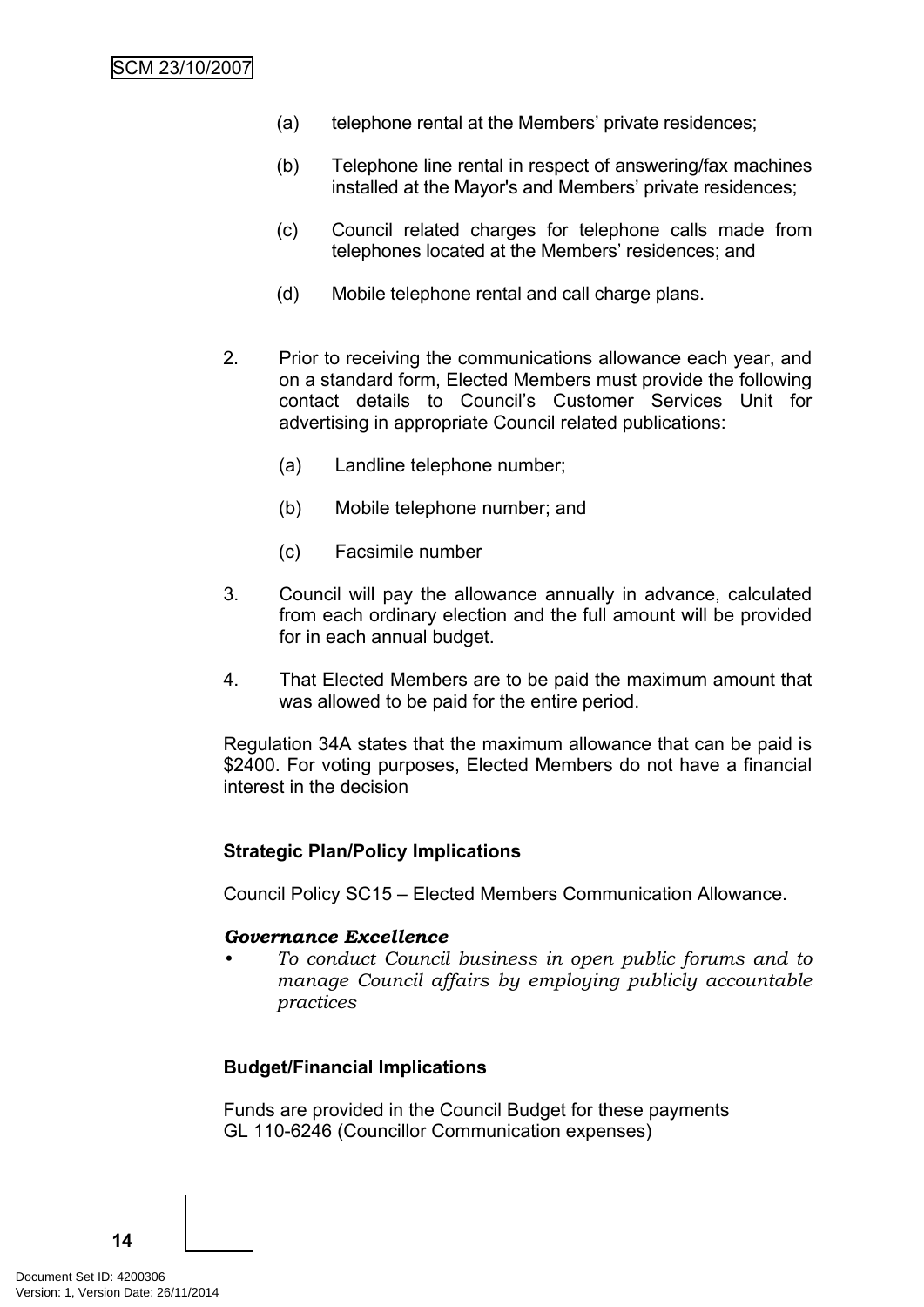## **Legal Implications**

N/A

**Community Consultation**

N/A

**Attachment(s)**

N/A

# **Advice to Proponent(s)/Applicant**

N/A

**Implications of Section 3.18(3) Local Government Act, 1995**

Nil.

## <span id="page-16-0"></span>**10. (MINUTE NO 3588) (SCM 23/10/2007) - RESOLUTION OF COMPLIANCE (SECTION 3.18(3), LOCAL GOVERNMENT ACT 1995)**

## **RECOMMENDATION**

That Council is satisfied that resolutions carried at this Meeting and applicable to items concerning Council provided services and facilities, are:-

- (1) integrated and co-ordinated, so far as practicable, with any provided by the Commonwealth, the State or any public body;
- (2) not duplicated, to an extent Council considers inappropriate, services or facilities as provided by the Commonwealth, the State or any other body or person, whether public or private; and
- (3) managed efficiently and effectively.

#### **COUNCIL DECISION** MOVED Clr V Oliver SECONDED Clr S Limbert that the recommendation be adopted.

**CARRIED 10/0**

# <span id="page-16-1"></span>**11 (SCM 23/10/2007) - CLOSURE OF MEETING**